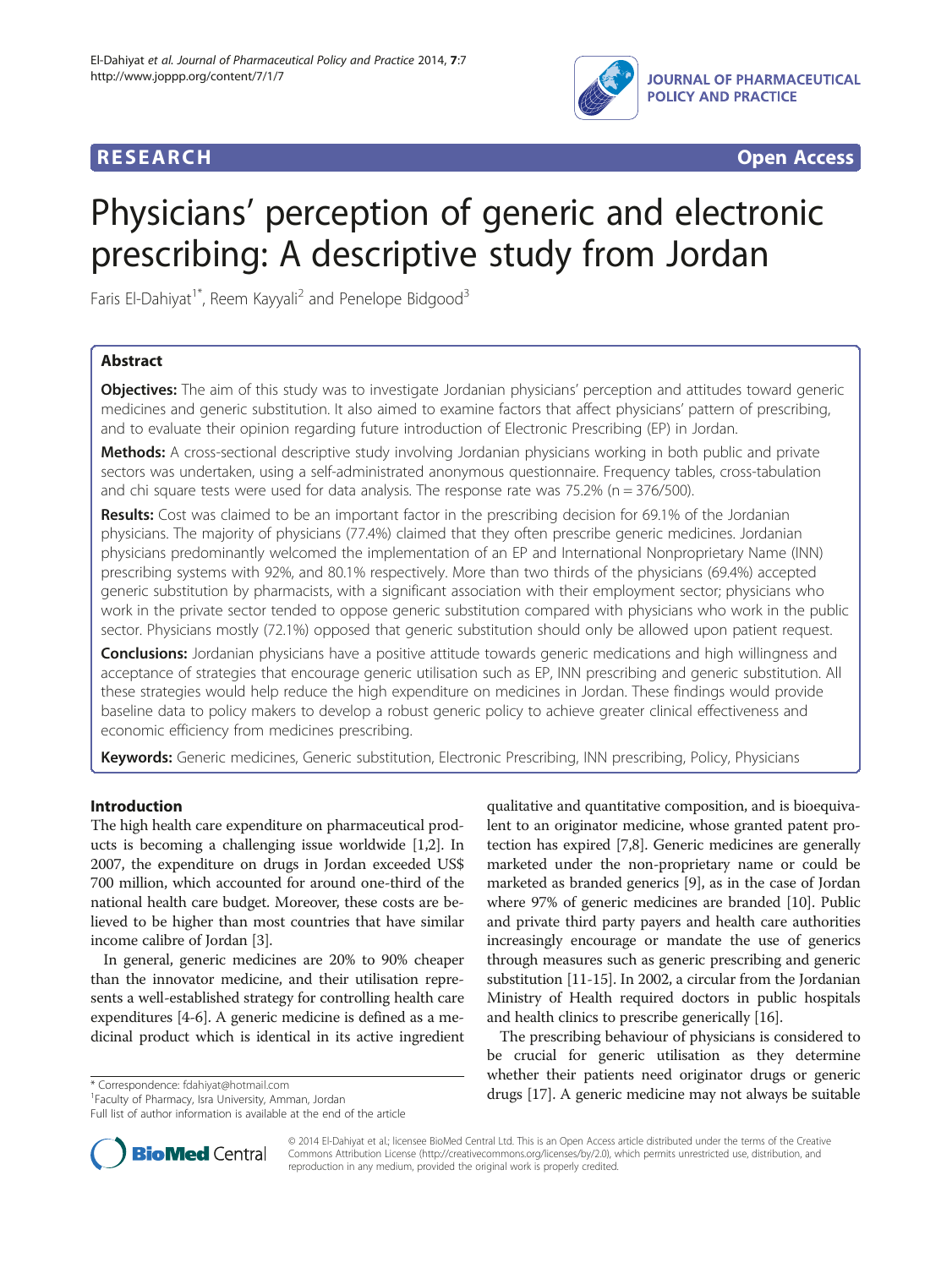for the patient [[18](#page-6-0)]. Several factors may play a significant role in influencing the physicians 'prescribing behaviour such as the "trust" and the "quality image" of the pharmaceutical company [\[19](#page-6-0)]. Physicians' prescribing behaviour can also be influenced by pharmaceutical companies through a variety of incentives such as high-end education programs or even some cash payment for prescriptions [[20](#page-6-0)]. In addition, free samples and gifts that include financing for domestic and international conference participation, travel and accommodation, medical education, meals, honoraria and small gifts like pens can also influence prescribing. However, one cannot state that physicians prescribe only on the basis of the rewards that they receive from the company, but the rewards certainly help physicians to remember the company brands [\[21,22](#page-6-0)]. Therefore, these incentives may indirectly affect the patients, by encouraging them to use higher priced originator products instead of equally effective, lower-cost generics [\[23\]](#page-6-0).

Patients' requests and preference play a vital role in prescribing behaviour and according to previous research when physicians do not comply with patient requests, patients are less satisfied with their physician visit [\[24,25](#page-6-0)].

Globally, physicians are much more sensitive to arguments about a drug's efficacy than about its price [[26,27\]](#page-6-0). The effect of price and cost of medicine was found to be insignificant on physician prescribing behaviour [[28](#page-6-0)]. As they do not bear the full cost of the prescribed drug, or they possess limited information about cost and prices of medicines [[29-31](#page-6-0)].

An efficient source of information about the cost of medicines is believed to be through E-prescribing system (EP), where prescriptions are generated within e-prescribing systems and are transmitted electronically to pharmacies through a secure network between physician office and community pharmacies [\[32](#page-6-0)]. This involves direct computer-to-computer transmission of prescriptions [[33](#page-6-0)]. EP not only reduce health care costs by avoiding adverse drug events and substitution to less expensive medicine, but also enables the prescribers to check patients' health plan or insurance coverage at the point of care. Additionally it offers physicians a powerful tool to manage their patients' medication in a safe and efficient way. EP can enhance patient safety and medication compliance , improve prescribing accuracy and efficiency, decrease pharmacy costs, reduce phone calls between pharmacists and physicians, reduce data entry, expedite prescription refill requests compared to paperbased prescribing, and eliminate handwriting interpretation errors [[34,35](#page-6-0)].

It was reported that 7000 patients die every year in the US due to medication error [[36\]](#page-6-0), including error caused by illegible handwritten prescriptions. As a result, the

use of EP was promoted [[37](#page-6-0)]. In another study which was conducted in a UK hospital, there was a significant reduction in both pharmacists' interventions and prescribing errors following the introduction of EP. Interventions were reduced from 3.0% on all medication orders to 1.9%, and errors from 3.8%to 2.0% [\[38](#page-6-0)]. Moreover, a previous study found that physicians using an EP system increased their generic substitution rate by 15% and increased generic prescribing by more than 8% [[39\]](#page-6-0).

In Jordan, despite the continuous increase in pharmaceutical expenditure, a pharmaceutical policy focusing on the promotion of generics utilisation has never been developed. Therefore, the aim of this paper was to investigate physician perception and attitudes toward generic medicines and generic substitution, to examine factors that affect this pattern of prescription, and to evaluate their opinion regarding future introduction of EP in Jordan. The findings from this study would provide a baseline data for the introduction of a robust generic policy and eventually the use of more efficient measures to control pharmaceutical expenditures.

## Methods

In this cross sectional study a questionnaire was carried out to collect data from Jordanian physicians working in private or public sectors, as physicians who are working in the public sectors are not allowed to work private sector, in order to measure physicians' prescribing behaviour, and their perceptions towards generic medicines and issues pertaining the use of generics in Jordan.

Anonymity of respondents was preserved in the study, as names of participants were not included.

The questionnaire was tested for face and content validity by two experts. The wording of the survey was further revised after pilot testing with ten physicians. Moreover, some questions were presented and explained in better way. There are four sections in the questionnaire. The first section evaluates the prescribing behaviour of the responding physicians. The following section was exploring physicians' perception towards generic medicines. The third section measures physicians' opinion regarding issues pertaining the use of generics in and the introduction of EP in Jordan. The last section characterised the respondents' demographics. The responses were framed in different type such as single, multiple (participants were allowed to choose more than one answer) and four point likert scale  $(1 = strongly)$ disagree,  $2 =$  disagree,  $3 =$  agree and  $4 =$  strongly agree).

According to the Jordanian Medical Association, the entire sample population is 17000 physicians; From the 500 questionnaires which were distributed, 376 questionnaires were collected from physicians in private and public sectors and included in this study which gives a response rate of 75.2%. This is a representative sample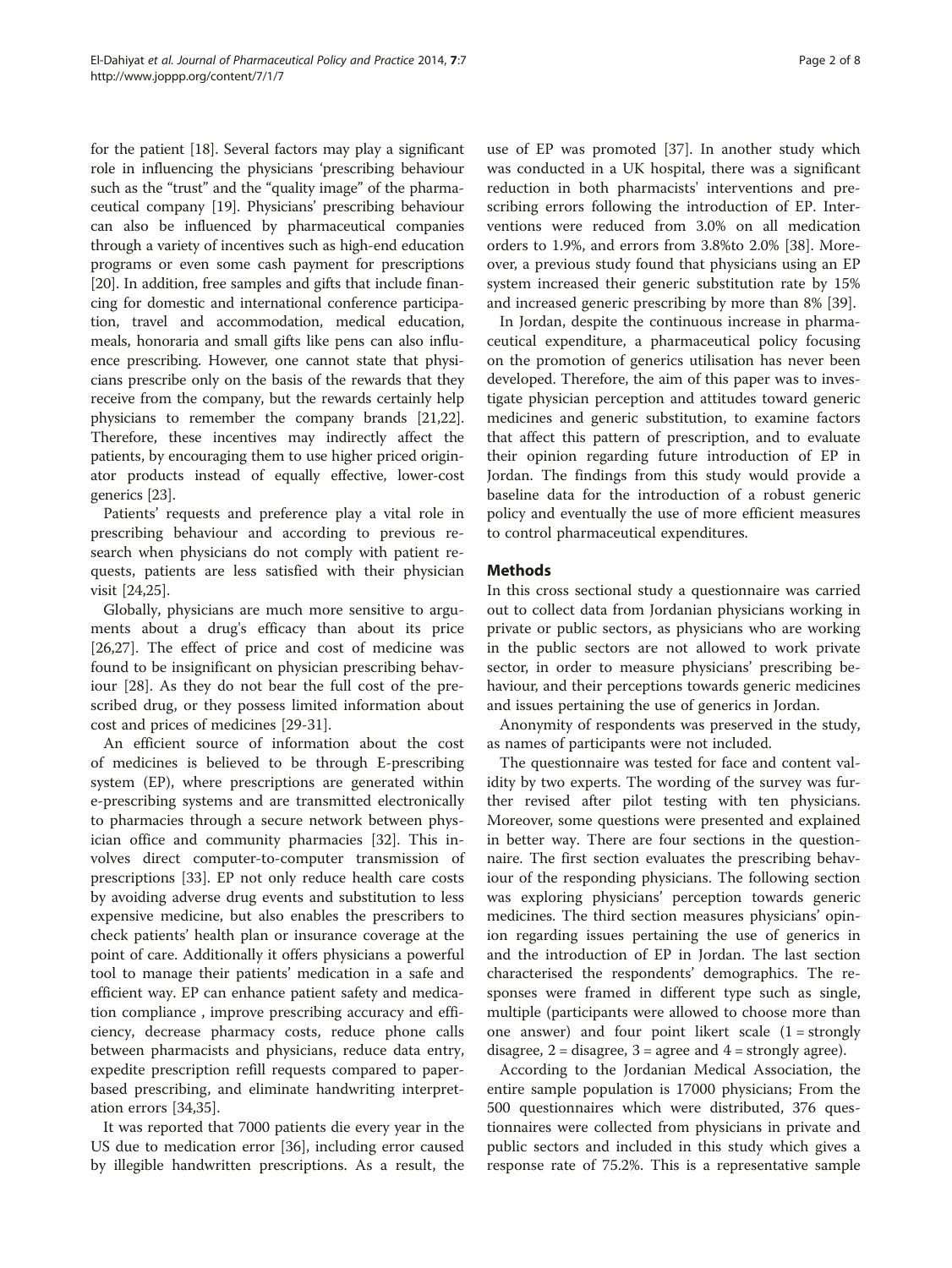from the population ( $N = 17000$ ) based on 5% margin of error and 95% confidence level.

The participation of physicians was strictly voluntary. The informed consent of the participants was obtained and no personal data of the participants were reported. Data was collected from 2nd June 2012 to 15st July 2012. All the collected data was entered into PASW® 18.0 for descriptive analysis using frequency and crosstabulation and chi square tests. This study was approved by the Research Ethics Committee of Kingston University, London.

#### Results

#### Demographic characteristics of responding physicians

A total of 376 responses were included, the basic demographic of the responding physicians is summarised in Table 1. The sample was distributed between male (240, 63.8%) and female (136, 36.2%). The modal age of the responding physicians were between 30 years and 40 years. Respondents had different years of experience in practicing medicine; the modal years of experience were from 6–10 years. Regarding the employment sector, almost the same number of responses was collected from physician working in private and public sectors (Table 1).

#### Prescribing behaviour

When assessing the rank of the factors that may influence physicians' decision when prescribing a medicine, the first factor was the clinical effectiveness and safety of

| <b>Characteristic</b>    | N(%)       |
|--------------------------|------------|
| Gender                   |            |
| Male                     | 240 (63.8) |
| Female                   | 136 (36.2) |
| Age group, (years)       |            |
| Under 30                 | 91 (24.2)  |
| $30 - 40$                | 135 (35.9) |
| $41 - 50$                | 105 (27.9) |
| $51 - 60$                | 35(9.3)    |
| Above 60                 | 10(2.7)    |
| Practicing, (years)      |            |
| $1 - 5$                  | 96 (25.2)  |
| $6 - 10$                 | 100 (26.6) |
| $11 - 15$                | 75 (19.9)  |
| $16 - 20$                | 70 (18.6)  |
| 21 and above             | 35(9.3)    |
| <b>Employment Sector</b> |            |
| Private                  | 180 (47.9) |
| Public                   | 196 (52.1) |

a medicine prescribed with a mean of 1.04. The second factor was the dosage form and daily recommended dose with a mean rank of 2.52, the cost of medicine was the third factor affecting physicians decision with a rank of 3.57, the forth factor was patient preference with a mean rank of 4.00. However, the fifth rank was availability as a generic and the sixth rank was for country of origin of a medicine with means of 4.87 and 5.25 respectively (Figure [1\)](#page-3-0).

The physicians' prescribing behaviour was evaluated, the majority of the respondents (86.7%) use international treatment guidelines to justify their prescribing decision. An almost equal percentage (57.4% and 54.5%) use local guideline and local protocols or medical journals publication and online databases respectively. Conferences and pharmaceutical sales representatives were used by 37.2% and 12% of the physician respectively in order to justify their prescribing decision. Few responders (2.7%) justify their decision by other reasons such as their own experience and patient clinical history.

#### Cost of medicine

The physicians were asked about the importance of cost in their prescribing decision, 58.5% of them believed that the cost is important, 10.6% believed that the cost is highly important, whereas 30.9% of the physicians believed that the cost is not important at all.

Further analysis showed that the community pharmacists were the main source for physicians in order to get the information about cost of medicine as mentioned by 77.1% of the responders. The second source used by 65.4% of responding physician was pharmaceutical sale representatives, while Jordan food and drug administration (JFDA) website was used only by 20.2% of physicians. Other source used was the patients themselves according to 9.3% of responders.

#### Current generic prescribing

When assessing how often physicians prescribe generic medicine instead of originator brand in their current practice, only 1.3% of the participants stated hardly ever and 21.3 stated % rarely. However, 62.8% of the physicians often prescribe generic and 14.6% of the physicians very often prescribe generic medicine instead of an originator brand. A chi-square statistic was calculated to examine if there is a relation between the employment sector of the responders and whether or not they prescribe generic medicines in their daily practice. The test was found to be statistically significant; the value of chi square is 54.580 with a P value < 0.05. Physicians working in public sectors are more likely to prescribe generic medicines.

When physicians were asked about how often they write their prescriptions using the International Non-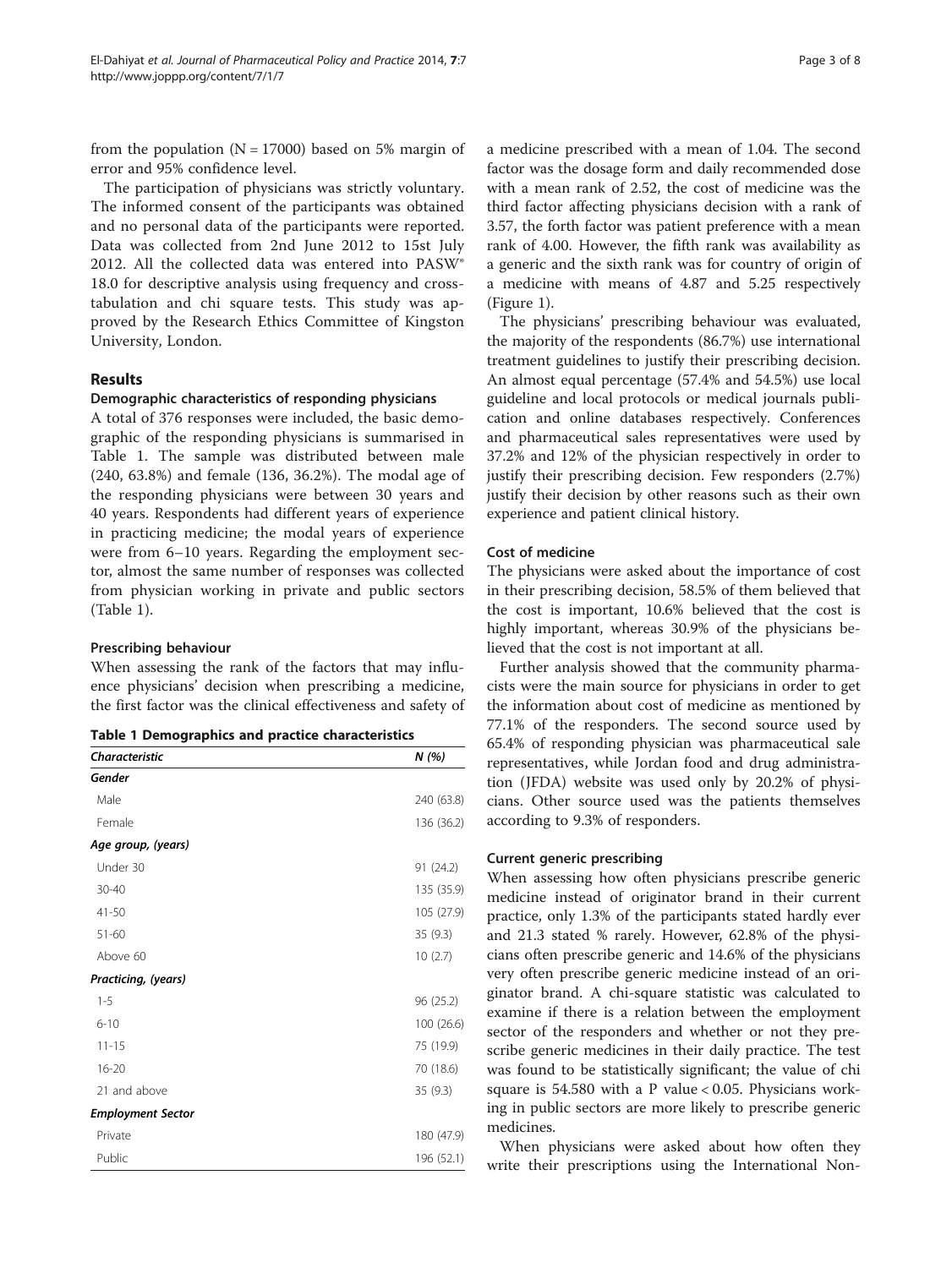<span id="page-3-0"></span>

priority Name (INN), only 4% of the responders stated very often. An equal percentage (43.9%) used INN either often or rarely, and 8.2% hardly ever used INN.

There was a significant correlation between physicians' employment sector and whether or not they write their prescription using the INN. The value of chi square is 28.195 with a P value < 0.05. Physicians working in public sectors are more likely to prescribe using INN.

#### Perceptions about generic substitution

When assessing the physicians' perception on generic substitution, 96% of responding physicians agreed that the ability to perform generic substitution will ensure prompt availability of medications to the patient and that generic substitution will increase the use of locally produced medicines. Further analysis found that 92.1% of the physicians perceived that generic substitution offer significant cost advantage to the patient. In addition, 74.7% believed that such a practice will allow pharmacists to select the most affordable drug to a patient (Table [2](#page-4-0)).

Giving community pharmacists in Jordan generic substitution right was agreed by 61.5% of the responders. On the other hand, 72.1% of the physicians opposed that generic substitutions practice should be allowed upon patient request only (Table [2\)](#page-4-0).

When assessing physicians' general opinion regarding generic substitution by community pharmacists, around half of them (49.2%) accepted generic substitution in most cases as there are some situations where it is not appropriate and 20.2% accepted it in all cases where a generic is available, Interestingly, 30.6% do not accept generic substitution by pharmacists at all (Figure [2](#page-4-0)). There was a significant correlation between physician' employment sector and whether or not they accept generic substitution. The value of chi squares was 11.87 with a P value < 0.05. Physicians working in public sector

tended to accept generic substitution more compared with physicians working in private sector.

When physicians who accepted the generic substitution in the previous question either in most or in all cases were asked about preferred generic substitution practice, 45.8% of them believed that pharmacists must consult them when performing generic substitution. However, 42% of the responders preferred that pharmacists only consulted them if they are substituting certain group of drugs (e.g., narrow therapeutic index). Only 12.2% of the physicians who accepted generic substitution in most or all cases believed that pharmacists should be allowed to perform generic substitution without consulting the prescribing physician (Figure [3](#page-4-0)). There was a significant correlation between physicians' employment sector and the standard of practice, the value of chi squares is  $10.85$  with a P value <0.05. By reviewing the cross table, physicians working in public sector believe that pharmacists should allowed to perform generic substitution without consulting them.

Perceptions regarding future introduction of EP in Jordan Nearly all of the responding physicians (98.7%) agreed that developing a computerised system which includes important information about drugs such as: medicines interaction, contraindications and cost, would improve the prescribing process. The implementation of an EP system would result in a more efficient prescribing and dispensing process according to 92% of the responders (Table [2](#page-4-0)).

However, majority of physicians (80.1%) agreed to the implementation of a prescribing system based on INN (Table [2](#page-4-0)).

The majority (97.3) also believed that standard guidelines on generic substitution for both physicians and pharmacists should be implemented. Furthermore, 90.7% agreed that quality use of generic medicines among Jordanian consumers can be achieved if both physicians and pharmacists work together.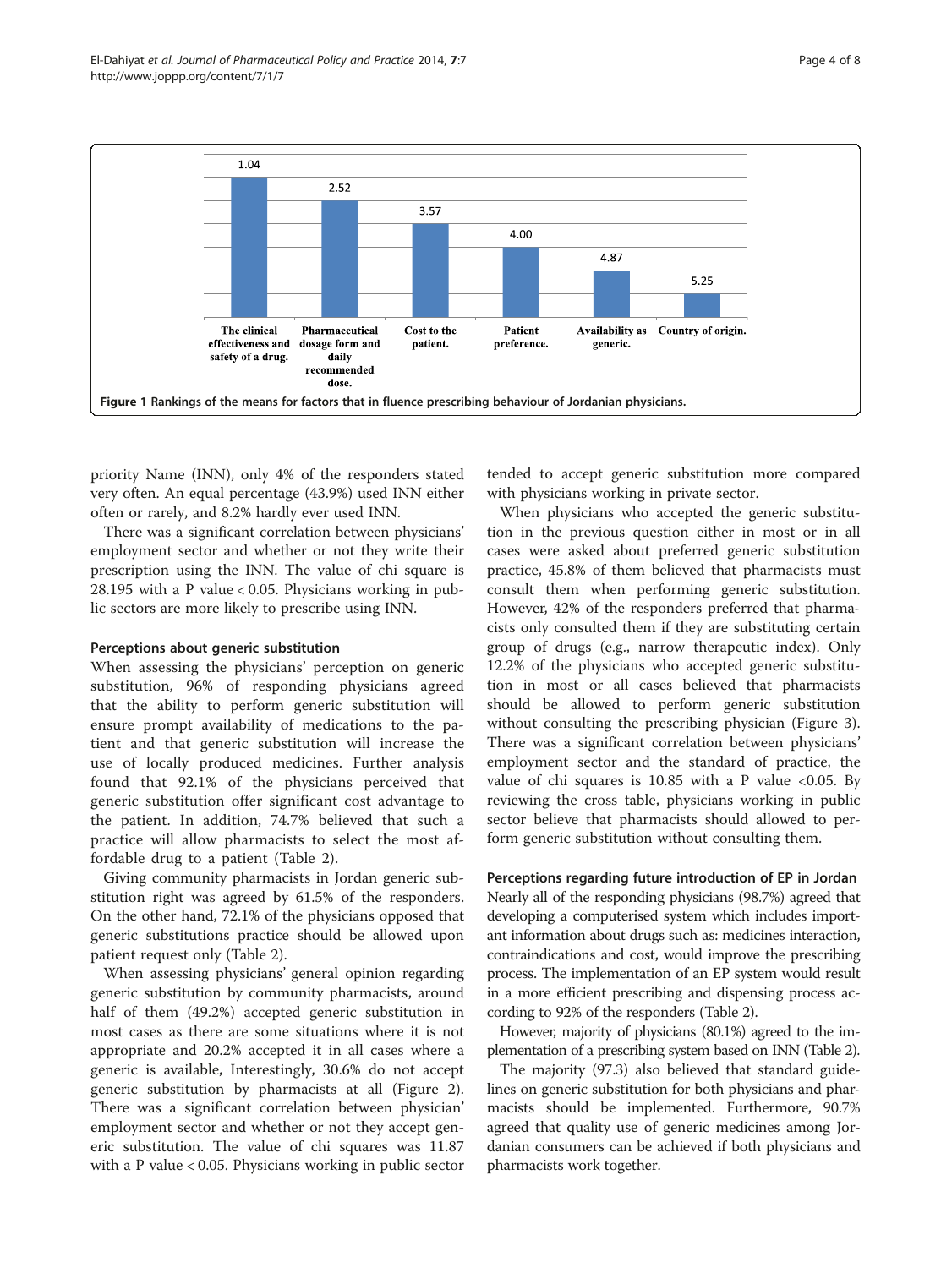| <b>Survey questions/Statement</b>                                                                                                                                                         | Frequency (%)     |                 |             |                       |
|-------------------------------------------------------------------------------------------------------------------------------------------------------------------------------------------|-------------------|-----------------|-------------|-----------------------|
|                                                                                                                                                                                           | Strongly disagree | <b>Disagree</b> | Agree       | <b>Strongly agree</b> |
| Generic substitutions will increase the use of locally produced medicines.                                                                                                                | 5(1.3%)           | 10 (2.7%)       | 276 (73.4%) | 85 (22.6%)            |
| Ability to perform generic substitution will ensure prompt availability of<br>medications to the patient                                                                                  | $0(0.0\%)$        | 15 (4.0%)       | 216 (78.7%) | 65 (17.3%)            |
| Generic substitution offer significant cost advantage to the patient.                                                                                                                     | $0(0.0\%)$        | 30 (8.0%)       | 271 (72.1%) | 75 (19.9%)            |
| Generic substitution will allow pharmacists to select to select the most<br>affordable drug to a patient.                                                                                 | 5(1.3)            | 90 (23.9%)      | 256 (68.1%) | 25 (6.6%)             |
| Developing a computerized system which includes important information<br>about drugs such as: medicines interaction, contraindications and cost,<br>would improve the prescribing process | $0(0.0\%)$        | 5(1.3%)         | 180 (47.9%) | 191 (50.8%)           |
| Implementing an electronic prescription service would result in a more<br>efficient prescribing and dispensing process.                                                                   | $0(0\%)$          | 30 (8.0%)       | 241 (64.1%) | 105 (27.9%)           |
| Standard quidelines on generic substitution process to both physicians<br>and pharmacists should be implemented.                                                                          | $0(0.0\%)$        | 10 (2.7%)       | 291 (77.4%) | 75 (19.9%)            |
| Quality use of generic medicines among Jordanian consumers can be<br>achieved if both physicians and pharmacist work together.                                                            | $0(0.0\%)$        | 35 (9.3%)       | 256 (68.1%) | 85 (22.6%)            |
| It is feasible to implement prescribing system based on International<br>Non-priority Name (INN).                                                                                         | 5(1.3%)           | 70 (18.6%)      | 241 (64.1%) | 60 (16.0%)            |
| Community Pharmacist in Jordan should be given generic substitution right.                                                                                                                | 25 (6.6%)         | 120 (31.9%)     | 160 (42.6%) | 71 (18.9%)            |
| Generic substitution should be allowed only at patient request.                                                                                                                           | 80 (21.3%)        | 191 (50.8%)     | 85 (22.6%)  | 20 (5.3%)             |

<span id="page-4-0"></span>Table 2 Jordanian physicians ' responses to four point likert scale questions exploring perceptions towards generic medicines and issues pertaining the use of generics in Jordan

#### **Discussion**

The purpose of this study is multifaceted. We wanted to investigate physicians' opinions about substituting generic medications for brand name drugs and their prescribing behaviour and opinions regarding the introduction of an EP system.

In general, physicians were concerned about the efficacy of a drug rather than its price when making prescribing decisions [[40,29\]](#page-6-0). In the current study, clinical effectiveness was the most important factor that influenced the prescribing behaviour of physicians in Jordan. The second factor was the pharmaceutical dosage form and recommended daily defined dose, with the cost of the prescribed medicine being the third important factor. These results are consistent with the results of a

previous study that measured the prescribing behavior of physician in Greece and Cyprus [\[41](#page-6-0)].

Previous studies considered the cost as an important factor in physicians prescribing behaviour. In a study that was held in America, the cost was an important factor when prescribing especially for uninsured patients [[42\]](#page-7-0). Additionally, results from a qualitative study in Denmark showed that drug cost was considered an important factor influencing prescribing decisions [\[5](#page-6-0)]. Moreover, a study in Greece and Cyprus found that 60% of the physicians consider the cost as important [\[41](#page-6-0)]. In this study the views of physicians were consistent with these studies, 69.1% of them claimed that the cost is important in their prescribing decision. There was a

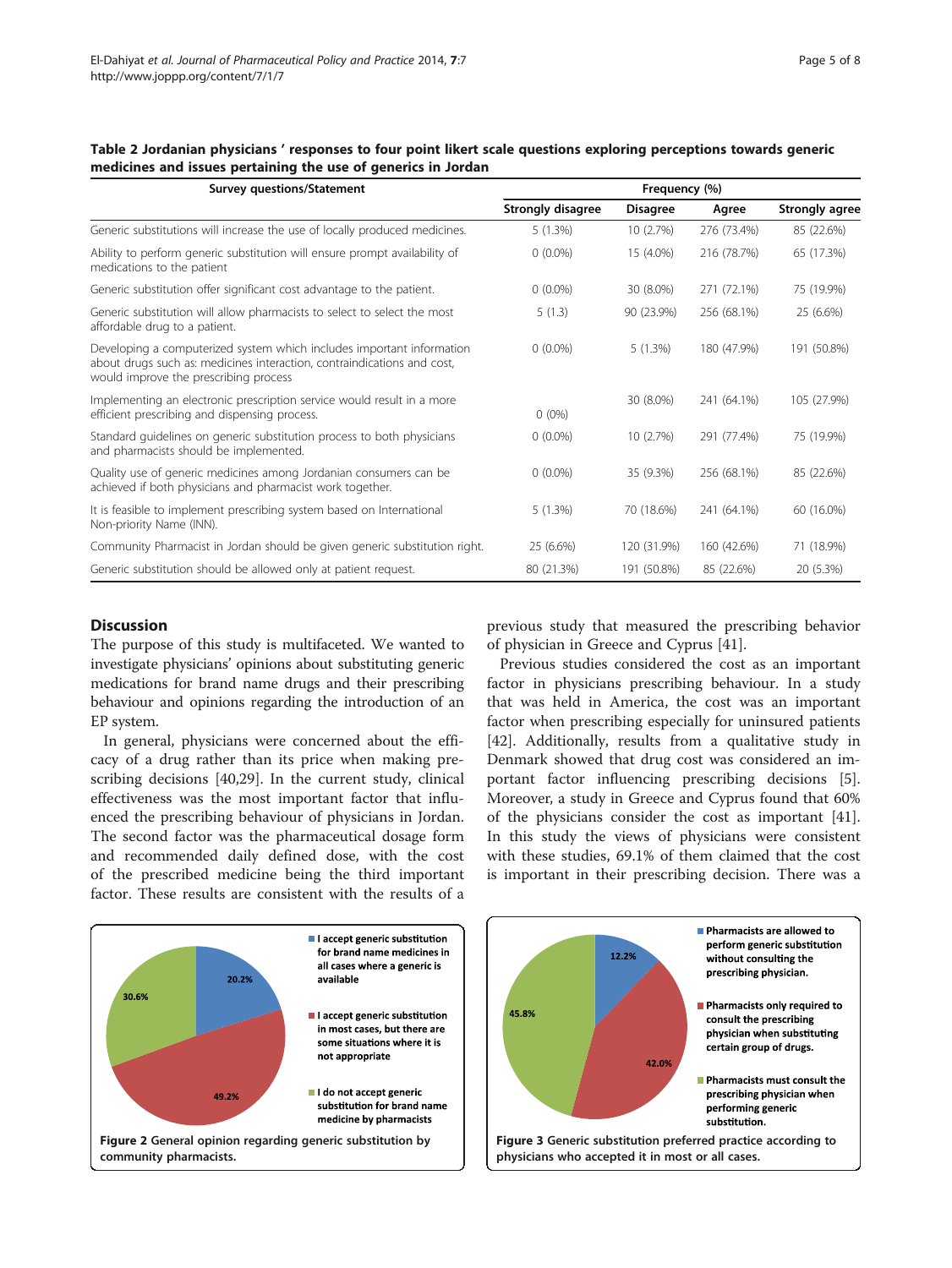significant association between the consideration of the cost while prescribing and physician's employment sector. Physician working in the public sector were more likely to consider the cost when prescribing than their counterparts in the private sector.

From the findings, physicians use international treatment guidelines as well as local guideline and local protocols as main sources to justify their prescribing decisions. Medical journals publication and online databases come after and then conferences. However, pharmaceutical sales representatives were claimed to be of least importance. This contradicted the previous studies in which pharmaceuticals sale representatives were more important sources of information in New Zealand [\[43\]](#page-7-0), Denmark [\[44\]](#page-7-0) and in Nigeria [[45](#page-7-0)].

Only 9.3 % of the physician reported that patient communication was the source of medicines' cost. Patients hardly ever communicate with their physicians about medication choices and out-of-pocket costs of medications [[46,47\]](#page-7-0).

One of the most important findings of this study is that physicians seem to be open to prescribing generic medicines; the majority of the responders 77.4% claimed that they often prescribe generic medicines. However, only 47.9% of the Jordanian physicians claimed to be writing their prescriptions currently using the International Nonpriority Name (INN). This variation in percentage could be due to the fact that about (97%) of the locally produced medicines are branded generic [[10](#page-6-0)]. This indicates, however, that physicians in Jordan hold a positive view about generic medicines. This was similar to a study in Malaysia where the majority of the physicians (85.1%) claimed that they actively prescribed generic medicines in their practice [[48](#page-7-0)]. On the other hand, in Greece, only one of four physicians (24.8%) prescribed generic medicines [\[49\]](#page-7-0).

This study found that if a prescribing system based on the INN was implemented, 80.1% of the physicians are willing to use it. This was similar to a French study, where the majority of physicians (76.2%) declared that they were willing to write their prescriptions using INN [[50\]](#page-7-0). Using an INN prescribing system not only would minimise confusion but also would improve patient acceptability of generic medicines.

Almost all Jordanian physicians believed that developing a computerised EP system which includes important information about drugs such as; medicines interaction, contraindications and cost, would improve the prescribing process and result in a more efficient prescribing and dispensing process. Implementing such a prescribing system not only would support improved medication adherence [[51](#page-7-0)], but also reduce cost through generic utilisation.

Majority of Jordanian physicians (49.2%) accepted generic substitution in most cases as there are some situations where it is not appropriate (e.g. for narrow therapeutic index drugs) and 20.2% accepted it in all cases where a generic is available. Whereas, 30.6% did not accept generic substitution by pharmacists at all. On the other hand, the results from a previous study in America showed that 78% of physician supported generic substitution in most cases, 17 % supported the substitution in all cases where generic is available and only 5% do not support substitution at all [[52\]](#page-7-0).

Physicians mostly (72.1%) opposed that generic substitution should only be allowed upon patient request. Despite the widespread belief that medical decisions are sensitive to patients' expectations [\[53](#page-7-0)], the choice of prescribed drugs appears to result essentially from the physician's own decision-making process [\[54](#page-7-0)]. Nevertheless, 61.5% agreed to give the pharmacist the substitution right.

It was observed statistically that there is a significant association between physicians' acceptability for generic substitution and their employment sector; physicians who work in the private sector tended to oppose generic substitution compared with physicians who work in the public sector. This finding was similar to previous studies in which private physicians were 50–80% more likely to oppose substitution, as they might have stronger brandname loyalty. This could be due to private sector physicians being less restricted to participate in educations and conferences paid for by pharmaceutical firms, or to perform paid assignments for them compared to public physicians as there is many rules restricting them from such participation [\[55\]](#page-7-0). Therefore, private physicians' prescribing behaviour may be influenced by pharmaceutical companies through a variety of incentives such as high-end education programs or even some cash payment for prescriptions [[20\]](#page-6-0). These incentives may indirectly affect the patients, by encouraging them to use higher priced originator products instead of equally effective, lower-cost generics [\[23](#page-6-0)].

There are many benefits for generic substitution to be implemented in Jordan. It will ensure prompt availability of medications to the patients, and it will support the local industry by increasing the use of locally produced medicines. Generic substitution will also offer significant cost advantage to the patient by allowing the selection of the most affordable drug to a patient.

The finding from this study suggested that, in order to increase the generic utilisation in Jordan, standard guidelines on generic substitution process to both physicians and pharmacists should be implemented. Furthermore, the results highlighted that the quality use of generic medicines among Jordanian patients can be achieved if both physicians and pharmacists worked together.

Jordanian physicians had stated that there is a need for a standard guideline on generic substitution. The adoption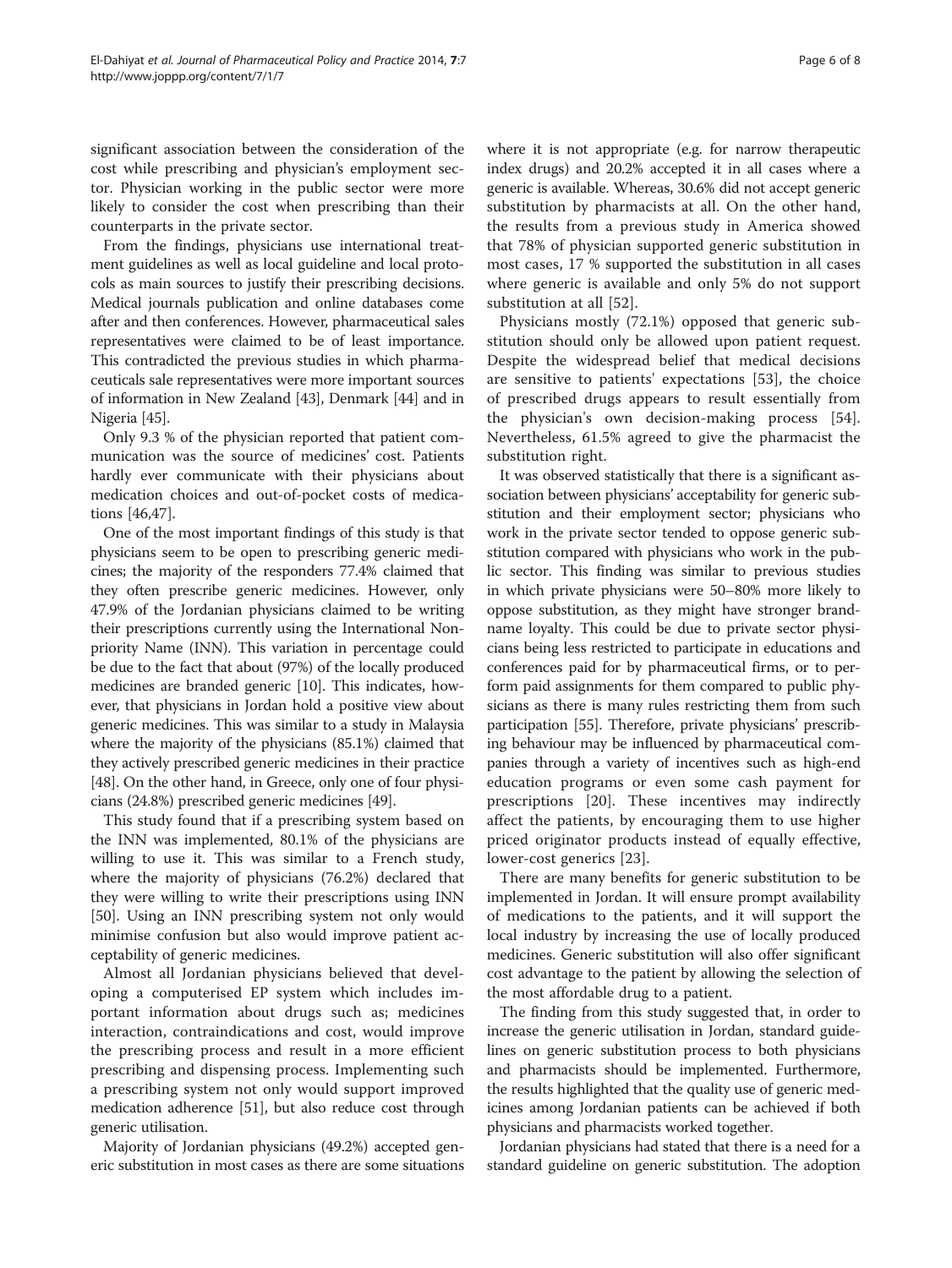<span id="page-6-0"></span>of a standard guideline for both physicians and pharmacists on how and when to perform generic substitution for their patients or by introducing legislation for compulsory generic substitution wherever appropriate would further encourage the use of generic medicines and maintain ac-cessibility and affordability of medicines [[50,56\]](#page-7-0).

### Conclusion

The findings from this study showed the positive attitude of Jordanian physicians towards generic medications and their high willingness and acceptance of strategies that encourage generic utilisation in Jordan such as generic substitution, INN prescribing and EP. All these strategies would help reduce the high expenditure on drugs in Jordan which accounted for around one-third of the national health care budget [3].

These insights will help policy makers in Jordan to develop a robust generic policy which could be used to achieve to greater clinical effectiveness and economic efficiency from drug prescribing.

#### Author details

<sup>1</sup> Faculty of Pharmacy, Isra University, Amman, Jordan. <sup>2</sup> Pharmacy Department, Kingston University, Penrhyn Road, Kingston upon Thames KT1 2EE, UK. <sup>3</sup>Mathematics Department, Kingston University, Penrhyn Road, Kingston upon Thames KT1 2EE, UK.

#### Received: 11 September 2013 Accepted: 26 May 2014 Published: 19 June 2014

#### References

- Ess SM, Schneeweiss S, Szucs TD: European health care policies for controlling drug expenditure. Pharmacoeconomics 2003, 21(2):89–103.
- 2. Okunade AA, Suraratdecha C: The pervasiveness of pharmaceutical expenditure inertia in the OECD countries. Soc Sci Med 2006, 63(1):225–238.
- 3. High Health Council: Jordan national health accounts. 2008, technical report no.2.
- 4. King DR, Kanavos P: Encouraging the use of generic medicines: implications for transition economies. Croat Med J 2002, 43:462–469.
- 5. Abdool Karim SS, Pillai G, Zigubu-Page TT, Cassimjee MH, Morar M: Potential savings from generic prescribing an generic substitution in South Africa. Health Policy Plan 1996, 11:198–205.
- 6. Kanavos P: Do generics offer significant savings to the UK National Health Service? Curr Med Res Opin 2007, 23:105–116.
- 7. European Parliament: The Community Code Relating to Medicinal Products for Human use 2001/83/EC. Brussels: Council of the European Union; 2001.
- 8. Mrazek M, Frank R: The off-patent pharmaceutical market. In Regulating pharmaceuticals in Europe: striving for efficiency, equity and quality. 1st edition. Edited by Mossialos E, Mrazek M, Walley T. Maidenhead: Open University Press; 2004:245–259.
- 9. World Health organisation (WHO): Generic Drugs. ; 2013. [http://www.who.](http://www.who.int/trade/glossary/story034/en/index.html) [int/trade/glossary/story034/en/index.html](http://www.who.int/trade/glossary/story034/en/index.html) Accessed: 10 January.
- 10. Kaplan W, Laing R: Local production of key concepts, issues and opportunities for future research". In Health Nutrition and Population of the World Bank's Human Development Network. Edited by Paper HD. Geneva: The World Bank; 2005.
- 11. Johnston A, Asmar R, Dahlöf B, Hill K, Jones DA, Jordan J, Livingston M, Macgregor G, Sobanja M, Stafylas P: Generic and therapeutic substitution: a viewpoint on achieving best practice in Europe. Br J Clin Pharmacol 2011, 72:727–730.
- 12. Jacobzone S: Pharmaceutical Policies in OECD Countries: Reconciling Social and Industrial Goals. Paris: OECD; 2000.
- 13. Garattini L, Tediosi F: A comparative analysis of generics markets in five European countries. Health Policy 2000, 51(3):149–162.
- 14. Danzon PM, Chao LW: Cross-national price differences for pharmaceuticals: how large, and why? J Health Econ 2000, 19(2):159-195.
- 15. Danzon PM, Chao LW: Does regulation drive out competition in pharmaceutical markets? J Law Econ 2000, 43:311–357.
- 16. World Health Organisation (WHO): Medicine prices and access to medicines in the Eastern Mediterranean Region. Jordan: Medicine prices, availability, affordability and price components; 2007. [http://www.haiweb.org/](http://www.haiweb.org/medicineprices/surveys/200405JO/sdocs/summary-report.pdf) [medicineprices/surveys/200405JO/sdocs/summary-report.pdf](http://www.haiweb.org/medicineprices/surveys/200405JO/sdocs/summary-report.pdf) Accessed: 12.10.12.
- 17. Abratt R, Lanteigne J: Factors influencing general practitioners in the prescription of homeopathic medicines. S Afr J Bus Mgmt 2000, 31(3):91–97.
- 18. Bakthavathsalam G: Generic drugs: cost effective alternate to branded drugs. Health Admin 2006, 19(1):16–19.
- 19. Moss G, Schuiling I: A brand logic for pharma: a possible strategy based on FMCG experience. Int J Med Mktg 2003, 4(1):55–62.
- 20. Seiter A: A Practical Approach to Pharmaceutical Policy. Washington, DC: The International Bank for Reconstruction and Development/The World Bank; 2010.
- 21. Wazana A: Physicians and the pharmaceutical industry: is a gift ever just a gift? JAMA 2000, 283(3):373–380.
- 22. Brett AS, Burr W, Moloo J: Are gifts from pharmaceutical companies ethically problematic? A survey of physicians. Arch Intern Med 2003, 163(18):2213–2218.
- 23. Roberts MJ, Reich MR: Pharmaceutical Reform: A Guide to Improving Performance and Equity. Washington, DC: The International Bank for Reconstruction and Development/The World Bank; 2011.
- 24. Kravitz RL, Bell RA, Azari R, Kelly-Reif S, Krupat E, Thom DH: Direct observation of requests for clinical services in office practice: What do patients want and do they get it? Arch Intern Med 2003, 163:1673–1681.
- 25. Mintzes B, Barer ML, Kravitz RL, Bassett B, Lexchin J, Kazanjian A, Evans RG, Pan R, Marion SA: How does direct-to-consumer advertising (DTCA) affect prescribing? A survey in primary care environments with and without legal DTCA. CMAJ 2003, 169(5):405–412.
- 26. Denig P, Haaijer-Ruskamp FM, Zijsling DH: How physicians choose drugs. Soc Sci Med 1988, 27(12):1381-1386.
- 27. Roberts SJ, Bateman DN, Smith JM: Prescribing behaviour in general practice: the impact of promoting therapeutically equivalent cheaper medicines. Br J Gen Pract 1997, 47(414):13–18.
- 28. Iizuka T, Jin GZ: Direct to Consumer Advertising and Prescription Choice. Vanderbilt University: Working Paper; 2005.
- 29. Scherer FM: Pricing, profits and technological progress in the pharmaceutical industry. J Econ Perspect 1993, 7(3):97–115.
- 30. Kolassa EM: Physicians; perceptions of prescription drug prices; their accuracy and effect on the prescribing decision. J Res Pharm Econ 1995, 6(1):23–37.
- 31. Leffler KB: Persuasion or information? The economics of prescription drug advertising. J Law Econ 1981, 24(1):45–74.
- 32. Moniz TT, Seger AC, Keohane CA, Seger DL, Bates DW, Rothschild JM: Addition of electronic prescription transmission to computerized prescriber order entry: effect on dispensing errors in community pharmacies. Am J Health Syst Pharm 2011, 68:158-163.
- 33. Gilligan AM, Miller K, Mohney A, Montenegro C, Schwarz J, Warholak TL: Analysis of pharmacists' interventions on electronic versus traditional prescriptions in 2 community pharmacies. Res Social Adm Pharm 2012, 8(6):523–532.
- 34. American Medical Association: A Clinician's Guide to Electronic Prescribing. 2011. Retrieved December 17, 2011, from [http://www.ama-assn.org/](http://www.ama-assn.org/resources/doc/hit/clinicians-guide-erx.pdf) [resources/doc/hit/clinicians-guide-erx.pdf](http://www.ama-assn.org/resources/doc/hit/clinicians-guide-erx.pdf).
- 35. Webster L, Spiro RF: Health information technology: a new world for pharmacy. J Am Pharm Assoc 2010, 50:20–31.
- 36. Ed Kohn LT, Corrigan JM, Donaldson MS: To Err is Human: Building a safer health system. Washington DC: National Academy Press; 2000.
- 37. Benjamin DM: Reducing medication errors and increasing patient safety: case studies in clinical pharmacology. J Clin Pharmacol 2003, 43:768–783.
- 38. Donyai P, O'Grady K, Jacklin A, Barber N, Dean Franklin B: The effects of electronic prescribing on the quality of prescribing. Br J Clin Pharmacol 2007, 65:230e7.
- 39. Stettin G, Generic Drugs: The Opportunity that Must Be Realized, HR management no.2. 2006.
- 40. Law S, Yu W: Cost-savings from subsidized pro-active pharmacist interventions. J Pharm Pharm Sci 2003, 6(1):84–94.
- 41. Theodorou M, Tsiantou V, Pavlakis A, Maniadakis N, Fragoulakis V, Paviand E, Kyriopoulos J: Factors influencing prescribing behaviour of physicians in